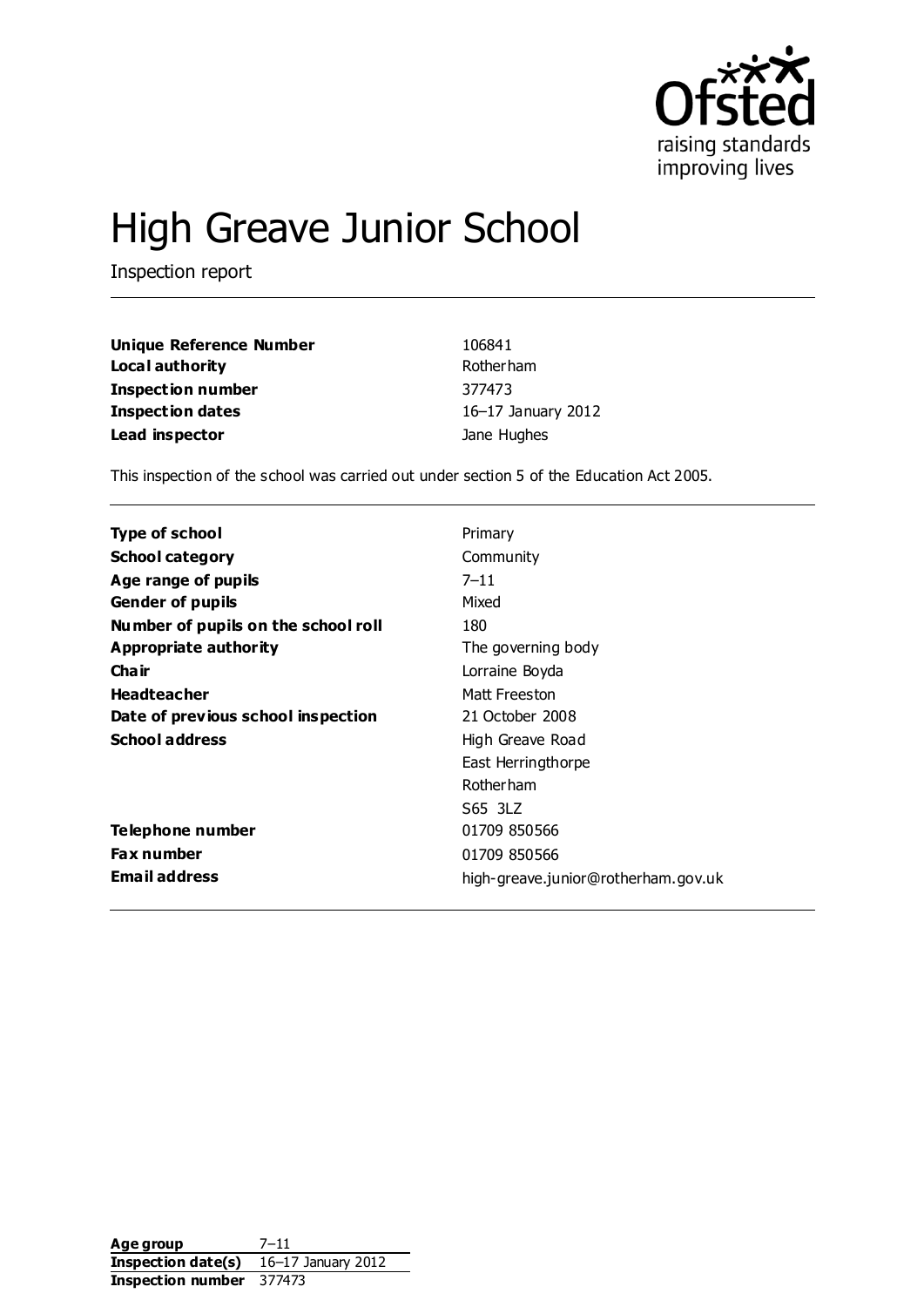

You can use Parent View to give Ofsted your opinion on your child's school. Ofsted will use the information parents and carers provide when deciding which schools to inspect and when.

You can also use Parent View to find out what other parents and carers think about schools in England. You can visit [www.parentview.ofsted.gov.uk,](www.parentview.ofsted.gov.uk) or look for the link on the main Ofsted website:<www.ofsted.gov.uk>

The Office for Standards in Education, Children's Services and Skills (Ofsted) regulates and inspects to achieve excellence in the care of children and young people, and in education and skills for learners of all ages. It regulates and inspects childcare and children's social care, and inspects the Children and Family Court Advisory Support Service (Cafcass), schools, colleges, initial teacher training, work-based learning and skills training, adult and community learning, and education and training in prisons and other secure establishments. It assesses council children's services, and inspects services for looked after children, safeguarding and child protection.

Further copies of this report are obtainable from the school. Under the Education Act 2005, the school must provide a copy of this report free of charge to certain categories of people. A charge not exceeding the full cost of reproduction may be made for any other copies supplied.

If you would like a copy of this document in a different format, such as large print or Braille, please telephone 0300 123 4234, or email [enquiries@ofsted.gov.uk](mailto:enquiries@ofsted.gov.uk)

You may copy all or parts of this document for non-commercial purposes, as long as you give details of the source and date of publication and do not alter the information in any way.

To receive regular email alerts about new publications, including survey reports and school inspection reports, please visit our website and go to 'Subscribe'.

Piccadilly Gate Store Street Manchester M1 2WD

T: 0300 123 4234 Textphone: 0161 618 8524 [enquiries@ofsted.gov.uk](mailto:enquiries@ofsted.gov.uk) [www.ofsted.gov.uk](http://www.ofsted.gov.uk/)



© Crown copyright 2012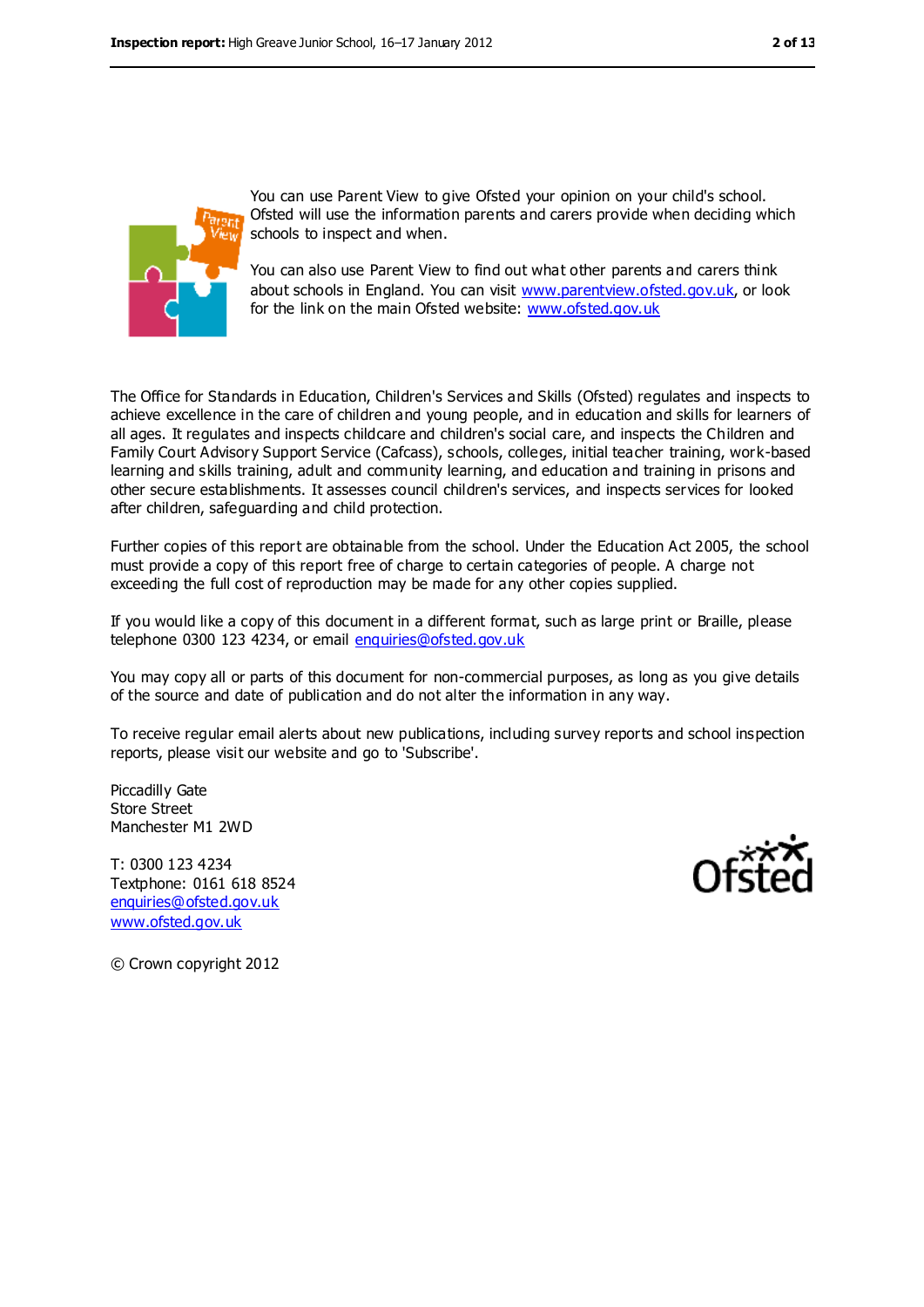### **Introduction**

Inspection team

Jane Hughes Jennifer Firth Additional inspector Additional inspector

This inspection was carried out with two days notice. Inspectors took account of the responses to the on-line questionnaire (Parent View) in planning the inspection. They observed seven teachers teaching 10 lessons, of which two were joint observations with members of the senior team. In addition, the inspection team made short visits to a few 'support lessons' where trained assistants provide specialist support for pupils with special educational needs. Meetings were held with two groups of pupils, the Chair of the Governing Body and school staff, including senior and middle managers. The inspectors observed the school's work and evaluated a range of documents, including the school improvement plan, the safeguarding and equality policies, and minutes of the governing body meetings. They listened to some pupils read. Inspectors also analysed 69 parents' and carers' questionnaires and others completed by pupils and staff.

### **Information about the school**

This school is of smaller than the average size when compared to other similar schools. The proportion of pupils known to be eligible for free school meals is more than twice the national average. Most pupils are from White British backgrounds. The proportion of disabled pupils and those with special educational needs is well above average. The school meets the current government floor standards. The school has achieved Healthy School status and the Investors in People award.

Prior to and since the school's previous inspection, there has been prolonged and significant staff turbulence, particularly within senior leadership. An acting headteacher and an acting deputy headteacher led the school throughout 2010/11. In September 2011, a substantive executive headteacher was appointed to lead the federation, which took place with the adjoining High Greave Infant School in December 2011. There is a substantive deputy headteacher in each school. The schools share a joint governing body.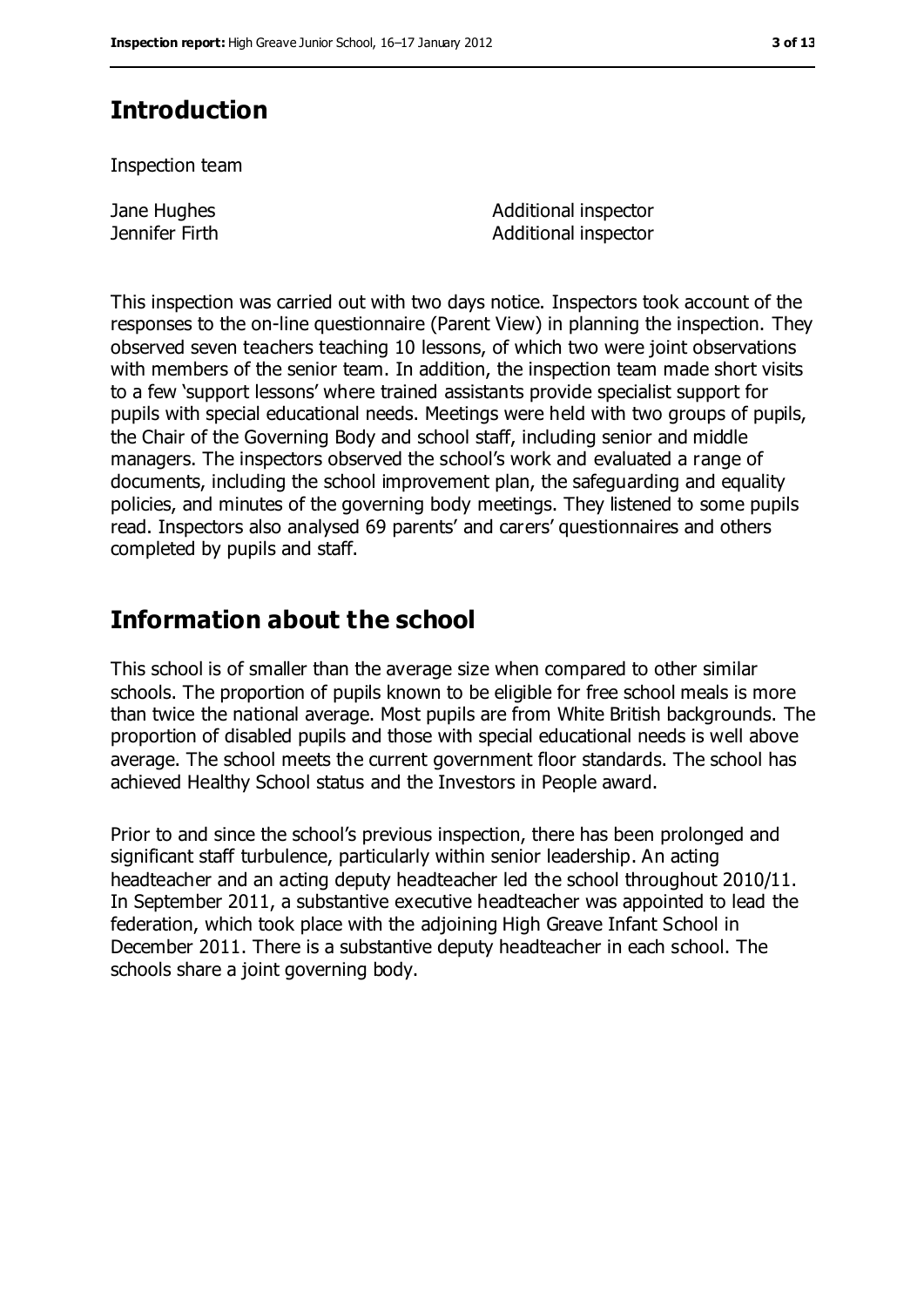**Inspection grades: 1 is outstanding, 2 is good, 3 is satisfactory and 4 is inadequate** Please turn to the glossary for a description of the grades and inspection terms

### **Inspection judgements**

| <b>Overall Effectiveness</b> |  |
|------------------------------|--|
|------------------------------|--|

| <b>Achievement of pupils</b>          |  |
|---------------------------------------|--|
| <b>Quality of teaching</b>            |  |
| <b>Behaviour and safety of pupils</b> |  |
| <b>Leadership and management</b>      |  |

### **Key Findings**

- In accordance with section 13 (3) of the Education Act 2005, Her Majesty's Chief Inspector is of the opinion that this school requires significant improvement because it is performing significantly less well than in all the circumstances it could reasonably be expected to perform. The school is therefore given a notice to improve. Significant improvement is required in relation to pupils' achievement in reading, writing, communication and mathematics. Improvement is also required in the quality of teaching.
- Pupils' achievement is inadequate. Although higher than at the time of the last inspection, attainment is low in reading, writing, communication and mathematics by the end of Year 6. Pupils, including disabled pupils and those with special educational needs, do not learn and progress rapidly enough. Attainment is rising most rapidly in reading, largely due to the well structured daily reading programme, 'book club'.
- Teaching is inadequate. Although no inadequate teaching was observed during the inspection, weak teaching over time has led to pupils making inadequate progress. The currently satisfactory quality of teaching, seen by inspectors and also by senior leaders during their regular monitoring activities, is not good enough to make up for pupils' previous underachievement.
- **Pupils typically behave well and have a clear understanding of the behaviour** code. They say they appreciate the orderly environment and feel safe in school. Parents and carers confirm that the school is a harmonious community. Everyone treats each other with respect. Adults provide strong role models for pupils.
- The headteacher, deputy headteacher and governing body know the school's strengths and weaknesses and share an ambitious vision. They have raised morale and established a good climate for learning. The school is a stable and cohesive community. Some planned improvements by leaders and managers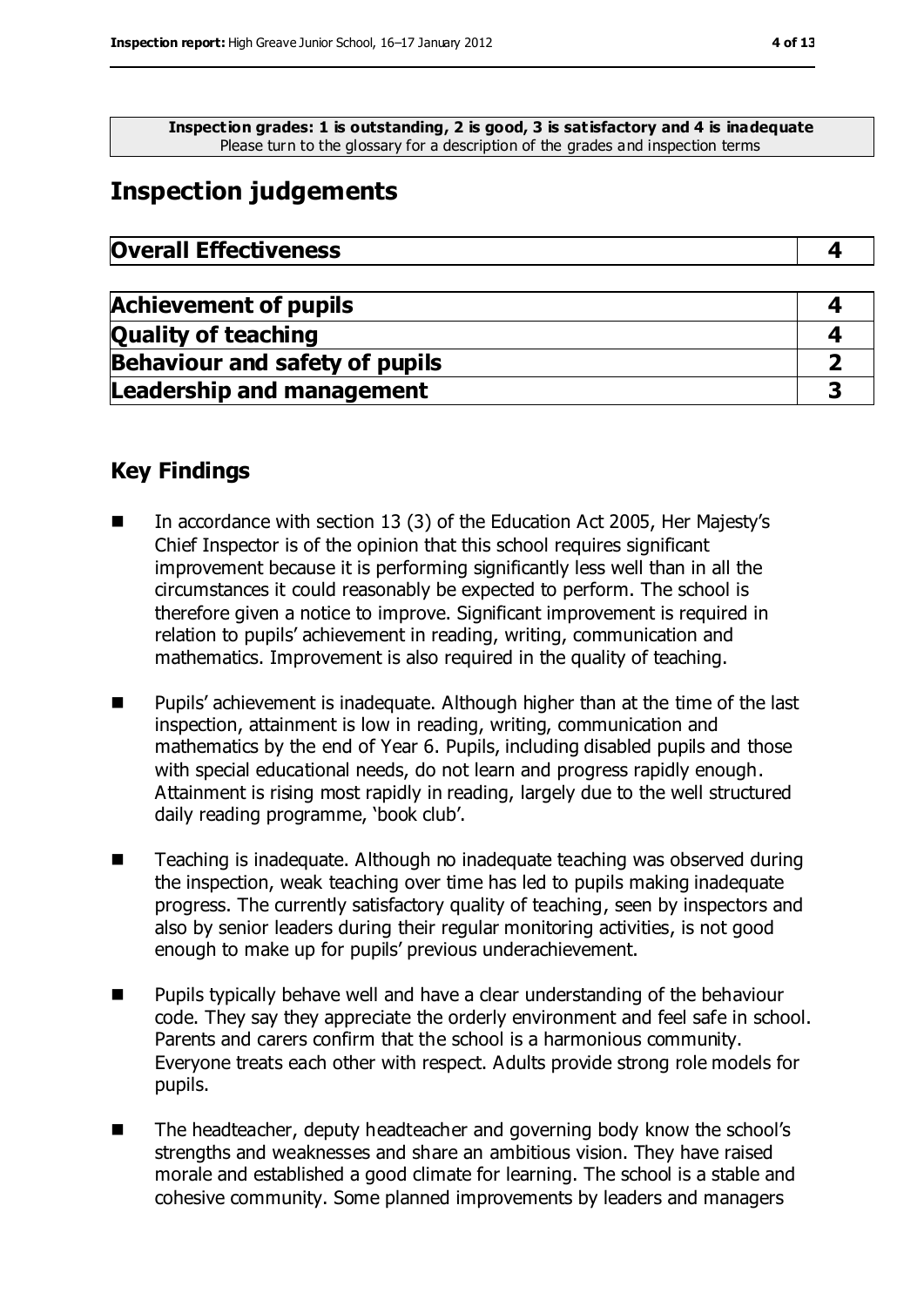have still to take effect. The school demonstrates a satisfactory capacity for further improvement.

### **What does the school need to do to improve further?**

- Raise attainment and accelerate pupils' achievement in reading, writing, communication and mathematics through improving the overall quality of teaching to at least good by:
	- ensuring the current assessment systems are used to support pupils'  $\equiv$ learning effectively
	- ensuring teachers' marking and the feedback they give to pupils enables them to improve their work
	- improving the precision of adults' modelling of spoken English
	- ensuring the consistent use of the learning walls in classrooms so that information is readily accessible to pupils
	- ensuring the curriculum provides more exciting opportunities for learning.
- Review and develop the provision for disabled pupils and those with special educational needs by:
	- ensuring effective leadership of the provision for this group of pupils
	- implementing a greater range of appropriate support programmes
	- tracking, monitoring and reviewing these pupils even more closely to ensure that they are making nothing less than good progress
	- ensuring adults receive a wider variety of effective training to meet the  $\qquad \qquad$ needs of these pupils.
- Sharpen the impact of leaders, managers and the governing body by:
	- ensuring staff have clearly defined responsibilities  $\equiv$
	- sharing key strengths and developing similarly high expectations and  $\frac{1}{2}$ challenge across the federated schools.

### **Main Report**

#### **Achievement of pupils**

Pupils' attainment is low. Unvalidated National Curriculum test data for 2011 and pupils' current work and skills show that pupils' attainment in reading is rising more rapidly than in writing or mathematics, although all elements remain low by the end of Year 6. Pupils' skills on entry to Year 3 are low in reading, writing, communication and mathematics. However, the youngest pupils are making the fastest progress in their learning because they are benefitting from the high expectations adults have of their behaviour in lessons right from the time they join the school. Gaps in performance are narrowing compared with all pupils nationally but at too slow a rate. This includes those pupils known to be eligible for free school meals.

Pupils are confident to engage in dialogue and answer teachers' questions. However, their communication skills overall are poor. The less-able pupils struggle to read from low starting points. Their knowledge of how to pronounce sounds and then articulate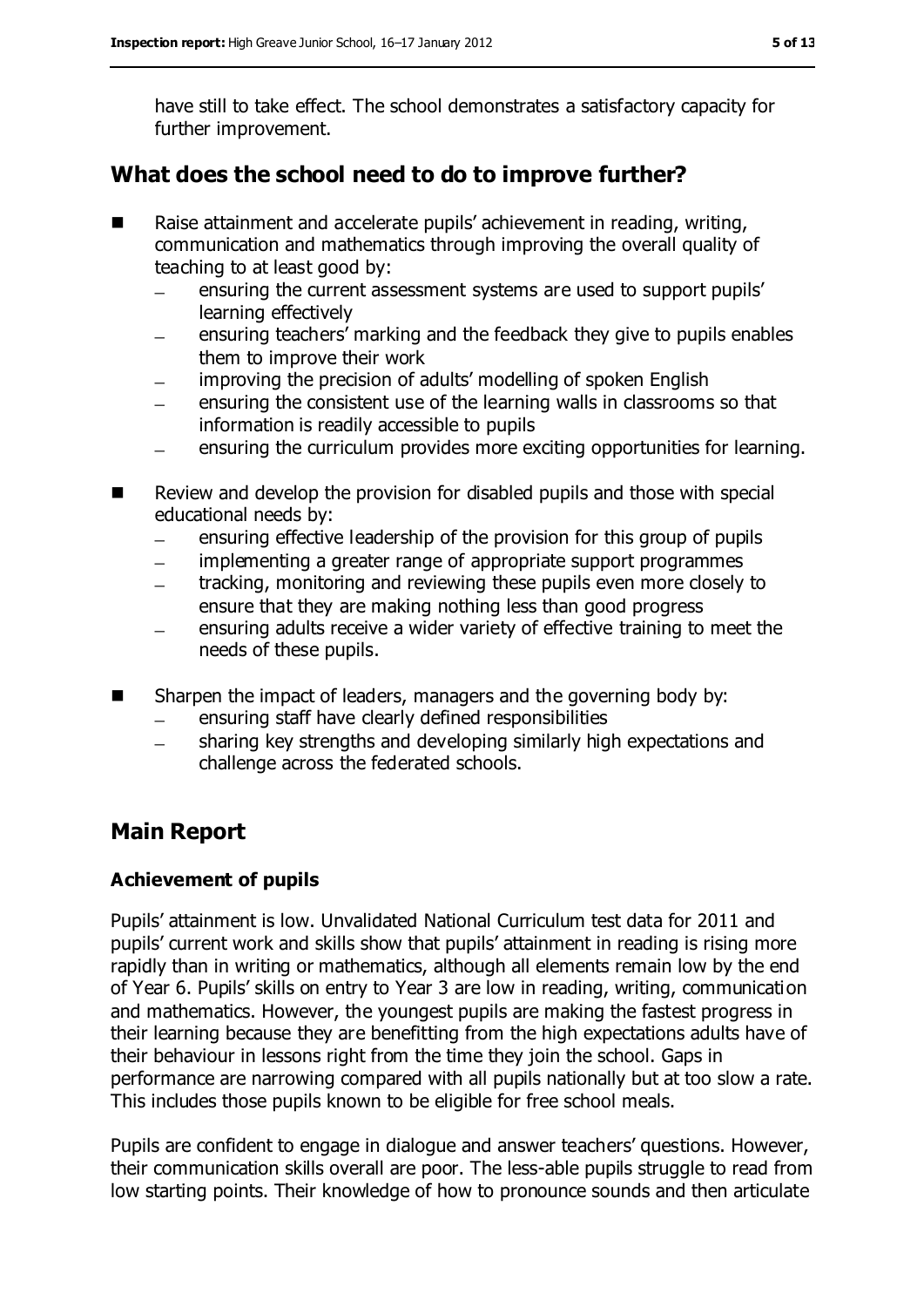and spell words is hindered by imprecise spoken language models offered by adults at times in lessons.

Pupils persevere well with tasks and enjoy working with their talk partners in lessons. However, the volume of work they produce varies. The presentation of pupils' work is sometimes untidy. Where teaching is good, pupils hang on to the adults' every word. For instance, when planning to write a diary extract, pupils in Year 6 sat engrossed as they experienced how their teacher would plan hers. She demonstrated this, drafting out her extract on the board, murmuring out loud to herself about what needed to improve. As a result, pupils said they felt equipped to do the same. They understood more clearly how to write, re-read and then improve their own accounts to make them more powerful. Pupils respond particularly well to practical activities. For example, those attending extra activities at lunchtimes learn well and enjoy building the working electrical circuits for miniature fans from kits.

Pupils with disabilities and those with special educational needs make slow progress. There is only a relatively small but increasing range of specific support programmes to meet their needs. Pupils relish regular mentoring sessions, which help them to enjoy their learning and to engage more actively in lessons. Although teaching assistants have received some effective, additional training to help them support pupils' individual learning requirements more efficiently the breadth of training lacks variety. Consequently, they are not always successful in meeting the needs of some pupils.

Parents and carers, including those of disabled pupils and pupils with special educational needs, confirm that they are happy with how their children learn and progress in school. They are rightly happy that the climate for learning is good and that their children enjoy coming to school. Even so, inspection findings show that pupils are not making rapid enough progress and as a result, their attainment is too low.

#### **Quality of teaching**

The quality of teaching is inadequate. Although the quality of teaching seen during the inspection was satisfactory and some was good, which reflects the school's own monitoring; this has not always been the case. Frequent staff absence and turnover in the past, coupled with an insufficient focus on developing pupils' skills in reading and writing in particular has meant that the large majority of pupils did not make the progress of which they were capable.

Parents and carers are complimentary about how well their children are taught and link improvements firmly and correctly to the headteacher's new methodologies. They say, 'children are a lot more willing to learn'. In the best lessons, teachers use questioning effectively to check what pupils know, understand and can do. They consolidate previous learning carefully, including during book club each morning, where pupils review where they are up to in their reading. The curriculum is evolving with new approaches planned. Some effective links already exist between subjects, particularly during topic work, to stimulate pupils' interests. Activities are carefully resourced. Even though many faulty computers await immediate replacement, teachers and support staff encourage pupils to use new recording equipment to store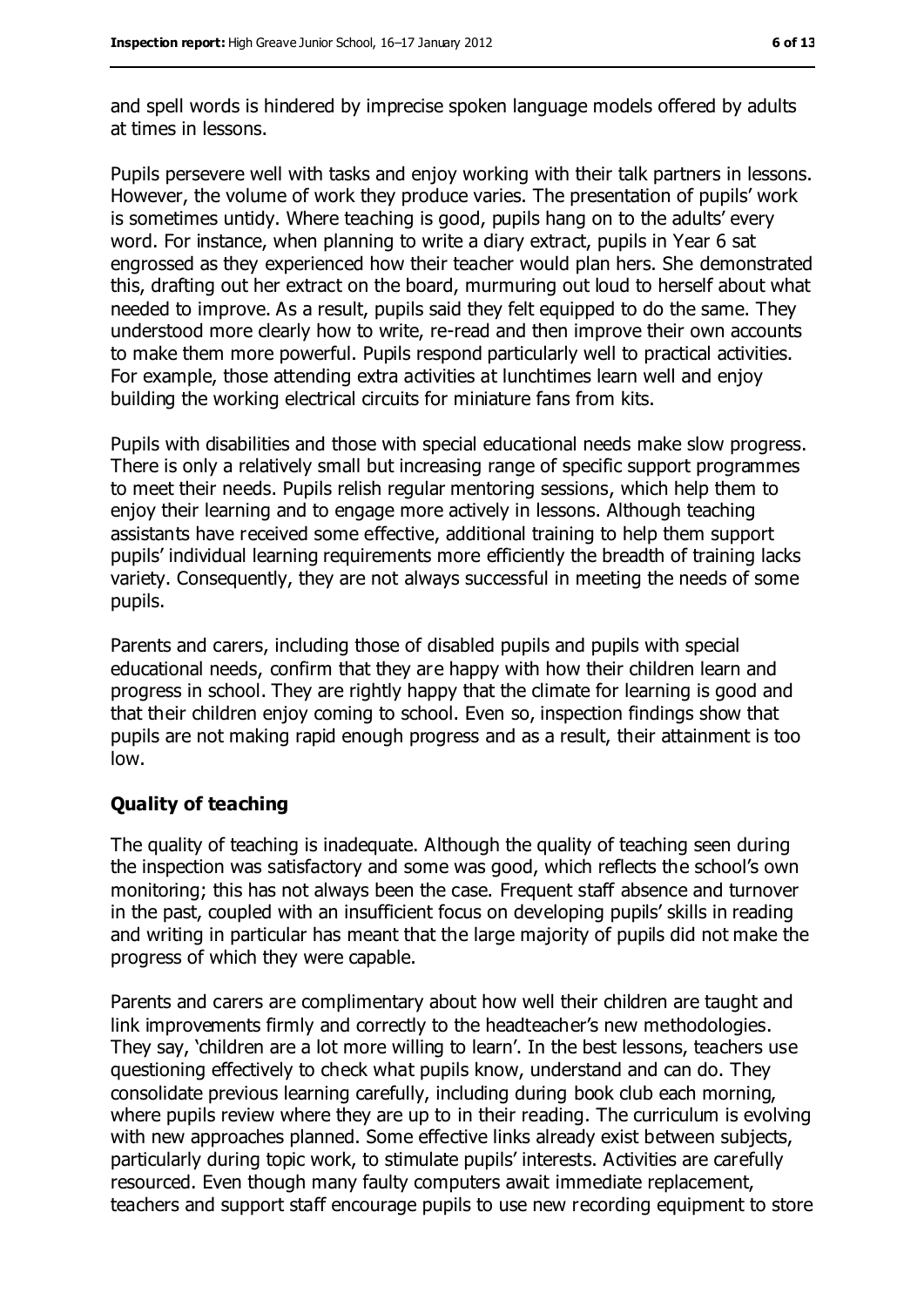their work, play it back and then write down some of these phrases and sentences. This works particularly well in meeting the individual requirements of disabled pupils and those with special educational needs.

When teaching is less successful, inconsistencies are evident. For instance, marking is usually regular but does not always provide pupils with clear information about the next steps required to improve their work. Teachers do not encourage pupils to pay close attention to the presentation of their work so this is often untidy. Learning walls are in every classroom but are used to variable effect. Although teachers remind pupils that there is information on these walls to help their independent learning, the displays are sometimes too small for pupils to use efficiently during lessons. Teachers make certain that pupils know their targets and the levels at which they are working. However, assessment procedures are not always used to support pupils' learning. Staff provide good role models for pupils, encouraging them to always do the right thing and to treat others with respect. This contributes appropriately to pupils' satisfactory spiritual, moral, social and cultural development.

Teachers take responsibility for the progress pupils make in their classes. They analyse information pertaining to each pupil with increasing accuracy, although the information gathered is not always used effectively enough to move pupils' learning forward at an accelerated pace. This is also the case for disabled pupils and those with special educational needs. Intervention diaries are maintained to record the support provided for pupils with special educational needs. This is helping to establish an overview of provision and its impact on each individual. Newly introduced individual behaviour plans are also drawn up as required. Supportive partnerships exist with outside agencies. Effective mentoring is successful in dismantling specific barriers to learning that previously prevented pupils from engaging purposefully in school life.

#### **Behaviour and safety of pupils**

Standards of behaviour and the safety of pupils are typically good over time. Pupils of all ages respond positively in lessons and, in particular, to the small group teaching of reading. They say that they really enjoy these sessions. Older pupils show self-discipline as they make the most of independent learning activities linked to topic work on India. Most parents and carers who returned the inspection questionnaire confirm this. Pupils agree and know that they can approach any adults if they have concerns. Pupils move calmly around the school. They conscientiously observe the 'three miles an hour' rule as they walk down the long, central corridor. Pupils also agree that they take good care of each other. They praise the system of behaviour wristbands that pupils wear and thoroughly appreciate this new system of rewards and sanctions that have helped to strengthen behaviour significantly over the past year.

The school environment is relaxed and supportive. Pupils are increasingly confident in sharing their knowledge and understanding in lessons. Pupils know how to keep themselves safe and have a good understanding about internet safety. Parents and carers of disabled pupils and those with special educational needs praise how well their children are nurtured in school.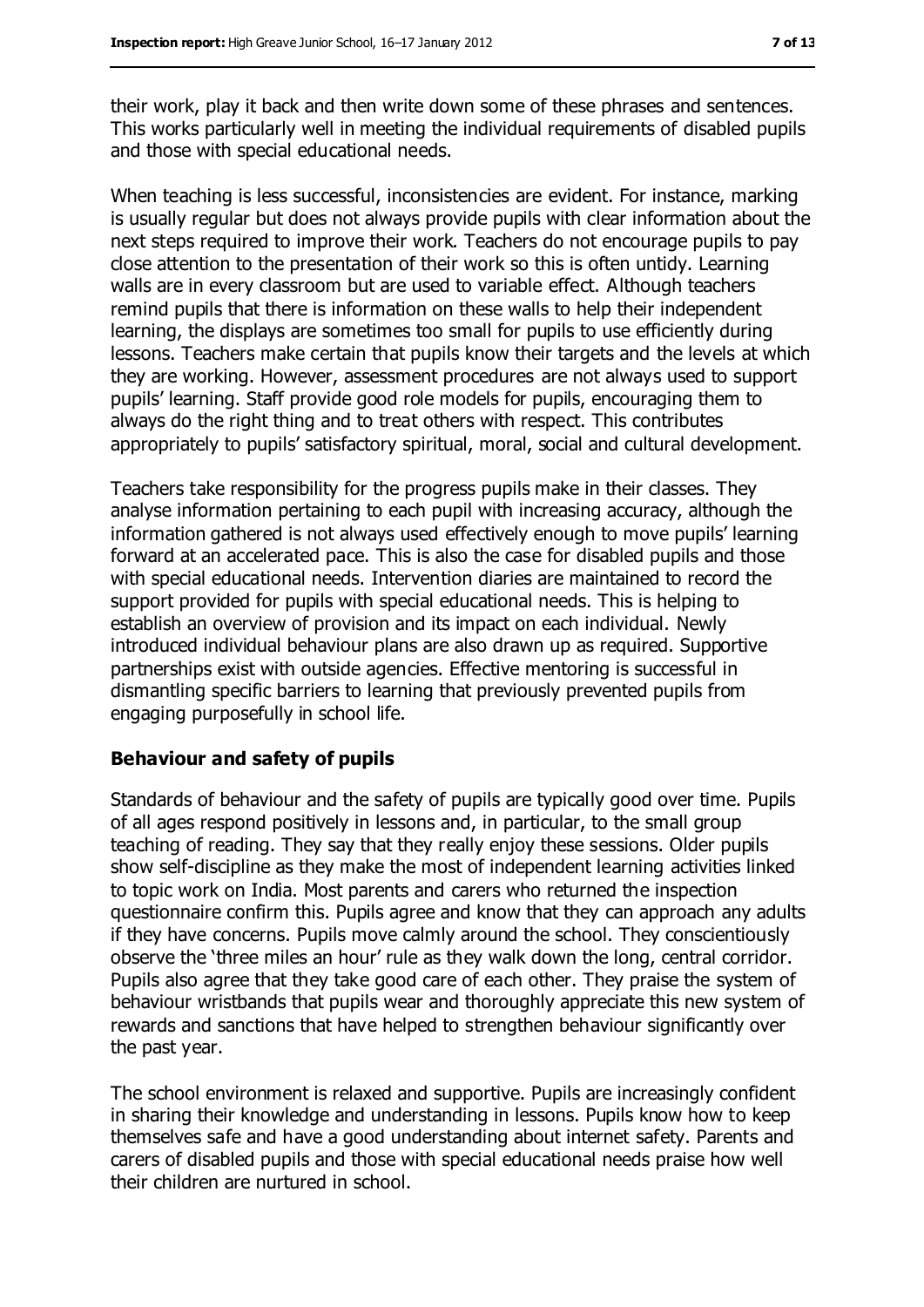Incidences of bullying are rare and almost all parents, carers and pupils express confidence in the school's systems for dealing with bullying and harassment. Incidents of name-calling or racism are also rare.

Attendance is average and improving due to effective mentoring. The promotion of regular attendance remains an ongoing focus for the school's leaders. The large majority of pupils usually arrive on time. A good number attend the happy and relaxed breakfast club where pupils mix happily across all age groups within the two federated schools.

#### **Leadership and management**

Senior leaders provide strong and ambitious leadership and direction for the school. They have a clear knowledge of what needs to improve, particularly regarding the quality of teaching, to assure the school's long-term success. Improvements in attainment, quality of teaching, behaviour and staff stability demonstrate the school's capacity for further improvement. Parents and carers state that 'improvements really stand out as the school has taken a dramatic turn in the right direction.' The clear emphasis on professional development through coaching and mentoring has eradicated inadequate teaching. The staff team are highly supportive of one another. The new federation with the adjoining infant school has started to develop continuity of approach, although it is too early to see sustained impact. Good partnership work with parents, carers, and external agencies add value to the school's work.

The supportive governing body holds the school to account satisfactorily. Senior leaders regularly share information with the governing body. This open approach underpins an effective partnership.

The school knows the circumstances of its pupils well. Most recent policies and procedures are now rigorously implemented to help ensure equality of opportunity. No discriminatory practice is tolerated. Much effective action is being taken to improve the provision for all groups of pupils, including disabled pupils and those with special educational needs. For example, inclusion meetings and joint reviews held with the infant school staff increasingly support effective transition. Even so, senior leaders have identified that the recording of provision and tracking of progress for disabled pupils and those with special educational needs lacks sufficient detail. Adults have not undertaken a wide range of effective training to support pupils, although this is planned as part of the already formulated review of staffing responsibilities.

The curriculum is satisfactory. Although it is evolving and increasingly engages pupils in their learning, there are still not enough planned opportunities that really excite them. Pupils' spiritual, moral, social and cultural development is satisfactory. The curriculum fosters spiritual growth through song, dance and performance, along with a sense of community and inclusive values. Pupils follow a clear moral code. They are encouraged to, and successfully, take on responsibilities.

There are well established lines of communication between home and school. Parents and carers confirm that 'staff are very approachable and help with problems in and out of school.'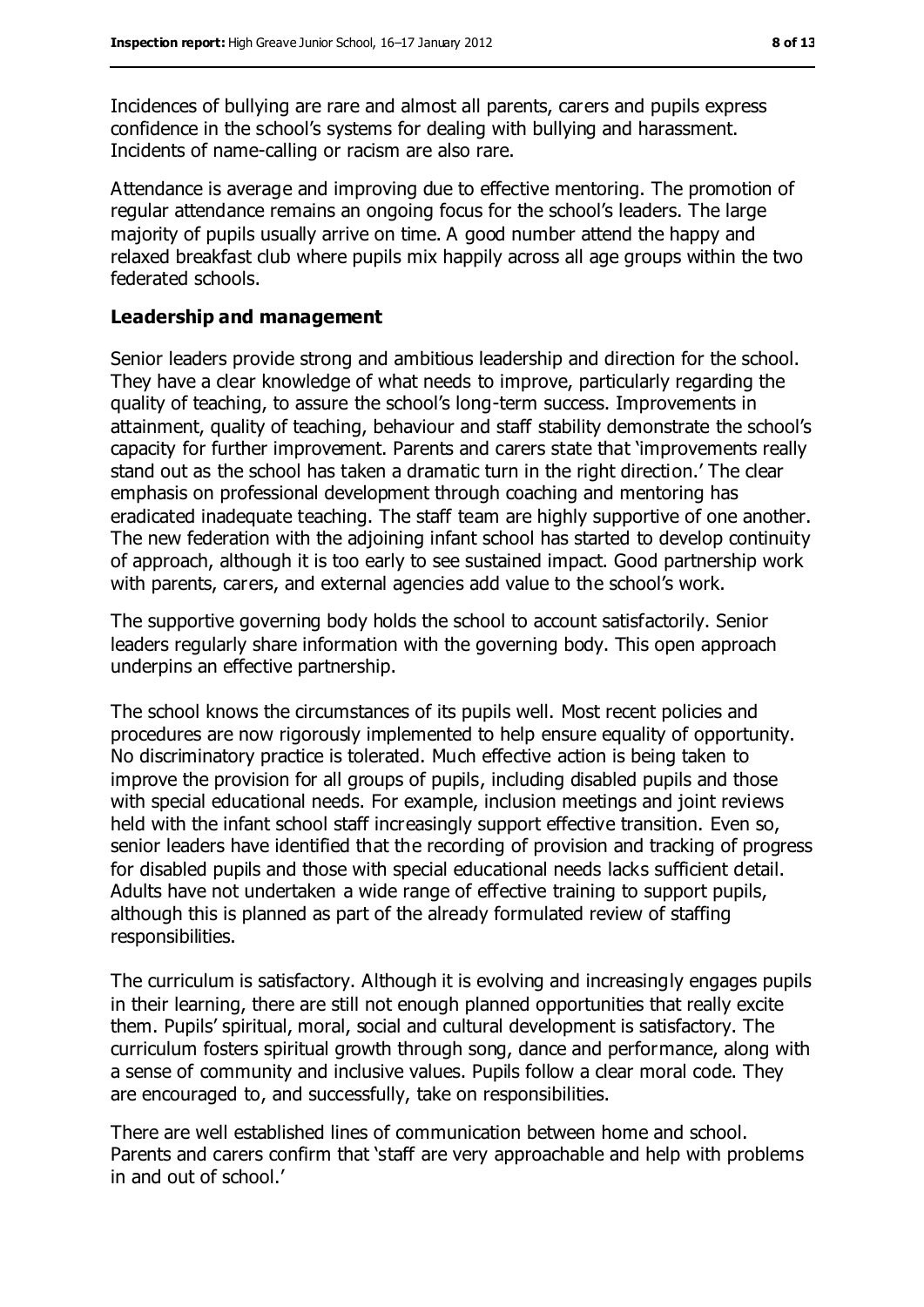The school meets requirements with regard to safeguarding. Staff identify risks and pupils are helped to recognise potential hazards.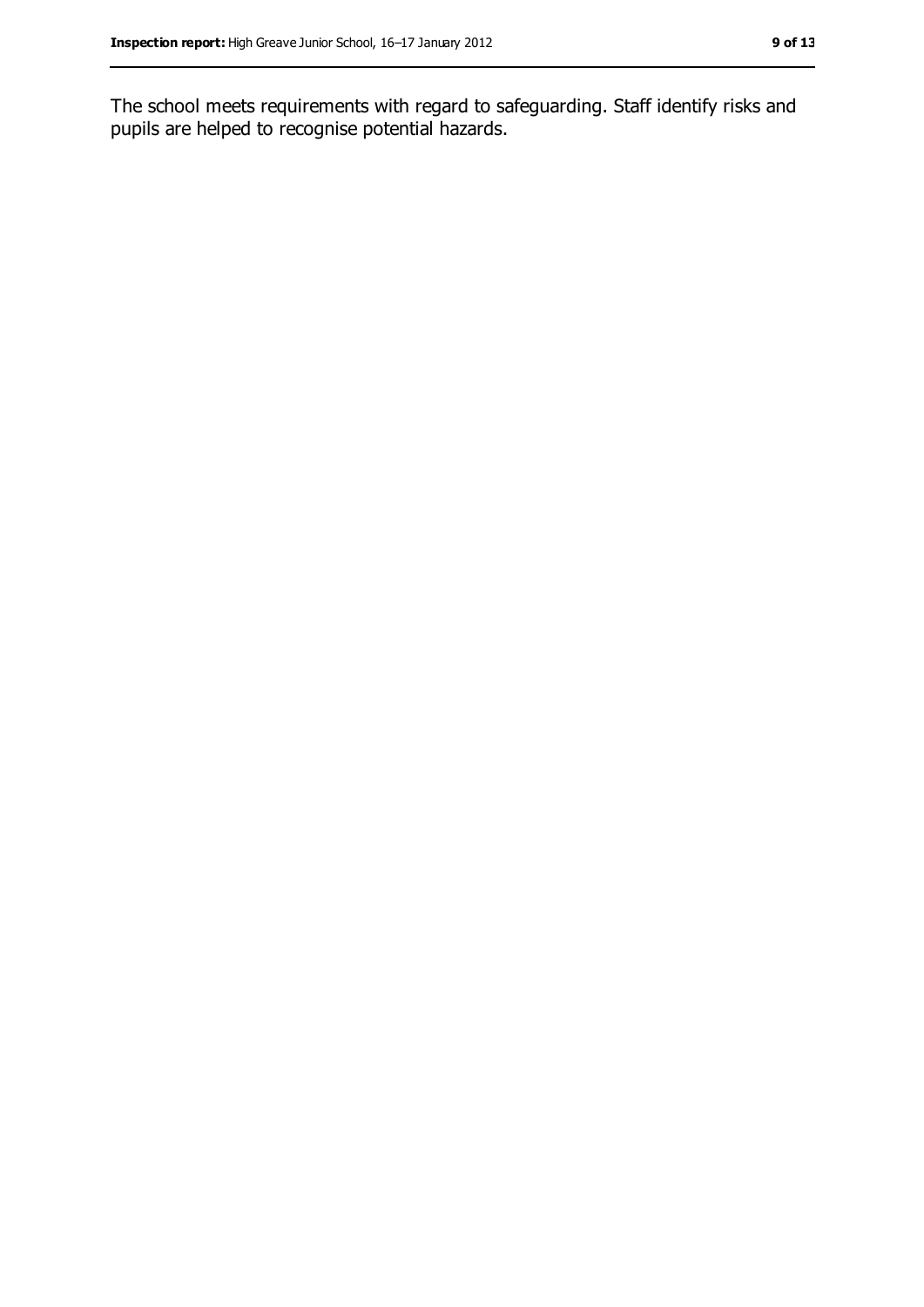### **Glossary**

### **What inspection judgements mean**

| Grade   | <b>Judgement</b> | <b>Description</b>                                                                                                                                                                                                            |
|---------|------------------|-------------------------------------------------------------------------------------------------------------------------------------------------------------------------------------------------------------------------------|
| Grade 1 | Outstanding      | These features are highly effective. An outstanding school<br>provides exceptionally well for all its pupils' needs.                                                                                                          |
| Grade 2 | Good             | These are very positive features of a school. A school that is<br>good is serving its pupils well.                                                                                                                            |
| Grade 3 | Satisfactory     | These features are of reasonable quality. A satisfactory school<br>is providing adequately for its pupils.                                                                                                                    |
| Grade 4 | Inadequate       | These features are not of an acceptable standard. An<br>inadequate school needs to make significant improvement in<br>order to meet the needs of its pupils. Ofsted inspectors will<br>make further visits until it improves. |

### **Overall effectiveness of schools**

|                       | Overall effectiveness judgement (percentage of schools) |      |                     |                   |
|-----------------------|---------------------------------------------------------|------|---------------------|-------------------|
| <b>Type of school</b> | <b>Outstanding</b>                                      | Good | <b>Satisfactory</b> | <b>Inadequate</b> |
| Nursery schools       | 46                                                      | 46   |                     |                   |
| Primary schools       | 8                                                       | 47   | 40                  |                   |
| Secondary schools     | 14                                                      | 38   | 40                  |                   |
| Special schools       | 28                                                      | 48   | 20                  |                   |
| Pupil referral units  | 15                                                      | 50   | 29                  |                   |
| All schools           |                                                         | 46   | 38                  |                   |

New school inspection arrangements have been introduced from 1 January 2012. This means that inspectors make judgements that were not made previously.

The data in the table above are for the period 1 September 2010 to 31 August 2011 and represent judgements that were made under the school inspection arrangements that were introduced on 1 September 2009. These data are consistent with the latest published official statistics about maintained school inspection outcomes (see [www.ofsted.gov.uk\)](www.ofsted.gov.uk).

The sample of schools inspected during 2010/11 was not representative of all schools nationally, as weaker schools are inspected more frequently than good or outstanding schools.

Primary schools include primary academy converters. Secondary schools include secondary academy converters, sponsor-led academies and city technology colleges. Special schools include special academy converters and non-maintained special schools.

Percentages are rounded and do not always add exactly to 100.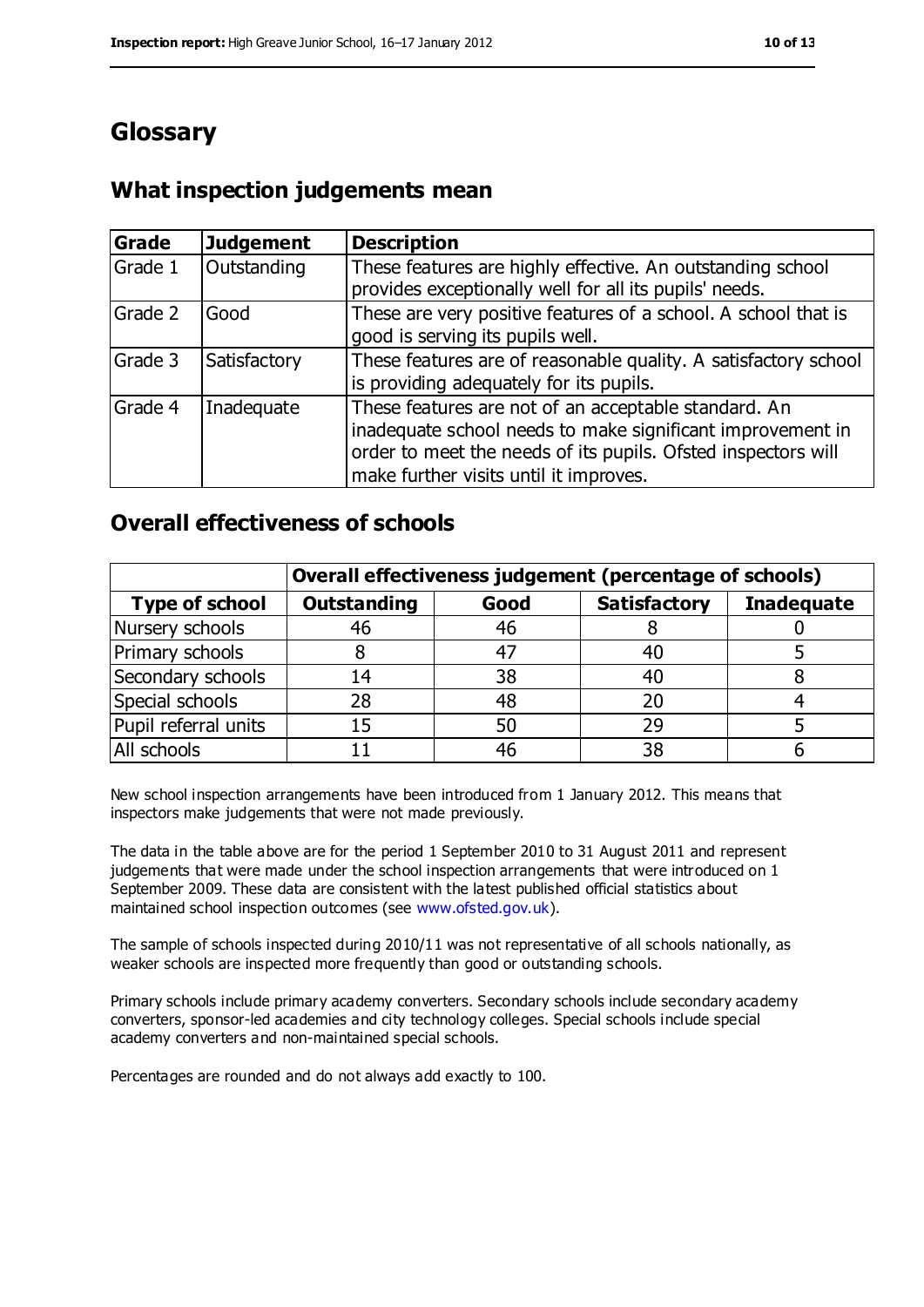## **Common terminology used by inspectors**

| Achievement:                  | the progress and success of a pupil in their learning and<br>development taking account of their attainment.                                                                                                           |
|-------------------------------|------------------------------------------------------------------------------------------------------------------------------------------------------------------------------------------------------------------------|
| Attainment:                   | the standard of the pupils' work shown by test and<br>examination results and in lessons.                                                                                                                              |
| Behaviour                     | how well pupils behave in lessons, with emphasis on their<br>attitude to learning. Pupils' punctuality to lessons and their<br>conduct around the school.                                                              |
| Capacity to improve:          | the proven ability of the school to continue improving based<br>on its self-evaluation and what the school has accomplished<br>so far and on the quality of its systems to maintain<br>improvement.                    |
| Leadership and<br>management: | the contribution of all the staff with responsibilities, not just<br>the governors and headteacher, to identifying priorities,<br>directing and motivating staff and running the school.                               |
| Learning:                     | how well pupils acquire knowledge, develop their<br>understanding, learn and practise skills and are developing<br>their competence as learners.                                                                       |
| Overall effectiveness:        | inspectors form a judgement on a school's overall<br>effectiveness based on the findings from their inspection of<br>the school.                                                                                       |
| Progress:                     | the rate at which pupils are learning in lessons and over<br>longer periods of time. It is often measured by comparing<br>the pupils' attainment at the end of a key stage with their<br>attainment when they started. |
| Safety                        | how safe pupils are in school, including in lessons; and their<br>understanding of risks. Pupils' freedom from bullying and<br>harassment. How well the school promotes safety, for<br>example e-learning.             |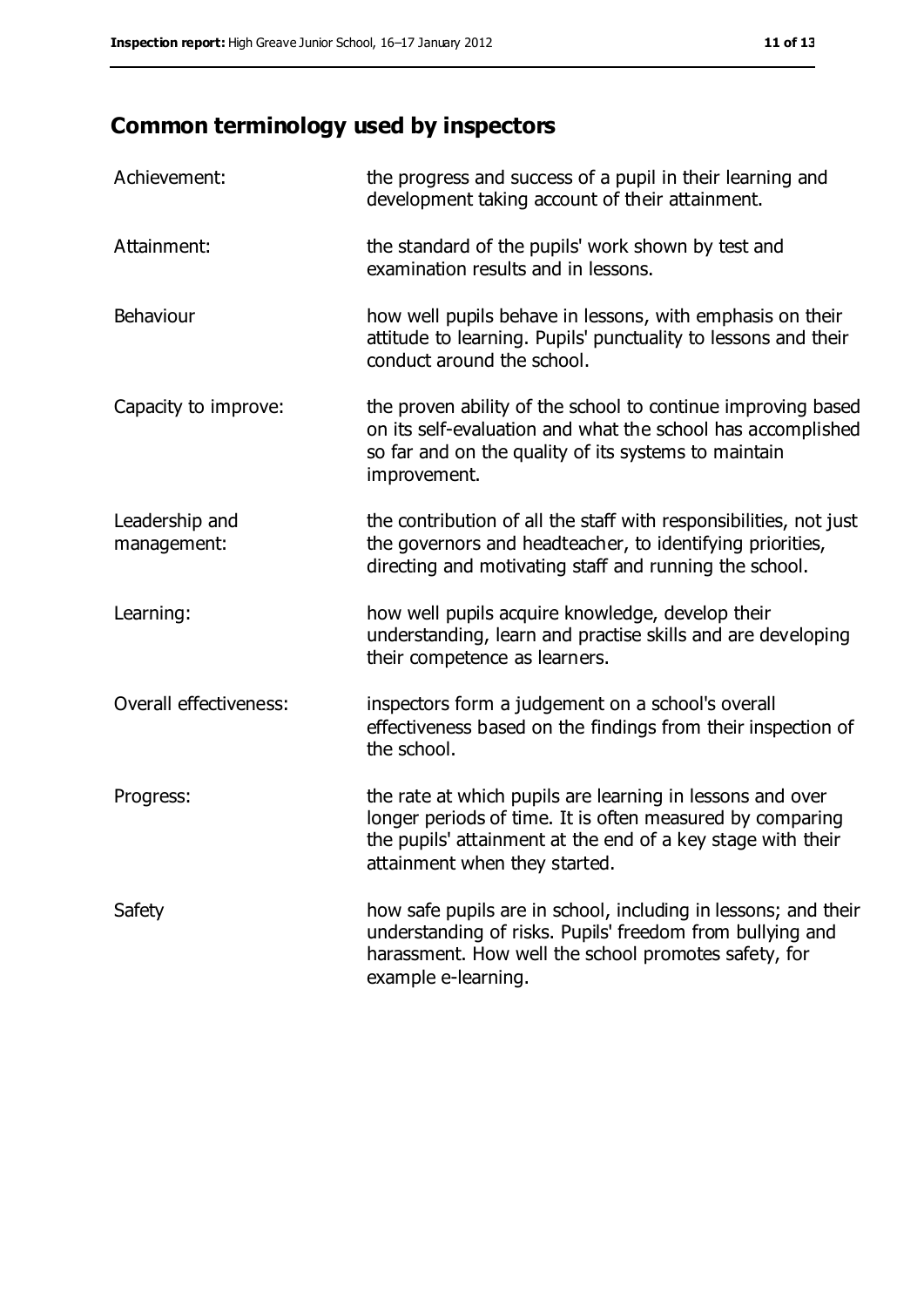#### **This letter is provided for the school, parents and carers to share with their children. It describes Ofsted's main findings from the inspection of their school.**



18 January 2012

Dear Pupils

#### **Inspection of High Greave Junior School, Rotherham, S65 3LZ**

Thank you on behalf of the inspection team for your friendly welcome when we came to inspect your school. We enjoyed meeting you and listening to your views. We were impressed with how well you behave and get on together. You told us that the way everyone behaves is much better now than it was previously. You told us that you feel safe in school and enjoy being pupils at High Greave Juniors. Your parents and carers also confirmed these views.

While these aspects of your school are strong, we judge that your school needs to improve quickly in other areas. We have asked your headteacher and all the other adults in school to do several things to improve High Greave Juniors.

First, we want the headteacher and all the staff to help you to reach higher levels in your work and to make faster progress. Second, we also want them to make sure that disabled pupils and those with special educational needs have their work and progress carefully planned and checked so that they too do as well as they can in school. Last of all, we want all the adults, including the governing body to help your school to become more successful as quickly as possible.

We have given your school a notice to improve. This means that other inspectors will come back in a few months to check on how much improvement is being made. You can all help by continuing to behave well, coming to school regularly and on time, and by trying your very best in every lesson. In particular, please make a special effort to write and present your work neatly.

I send you our very best wishes for the future.

Yours sincerely

Jane Hughes Lead inspector